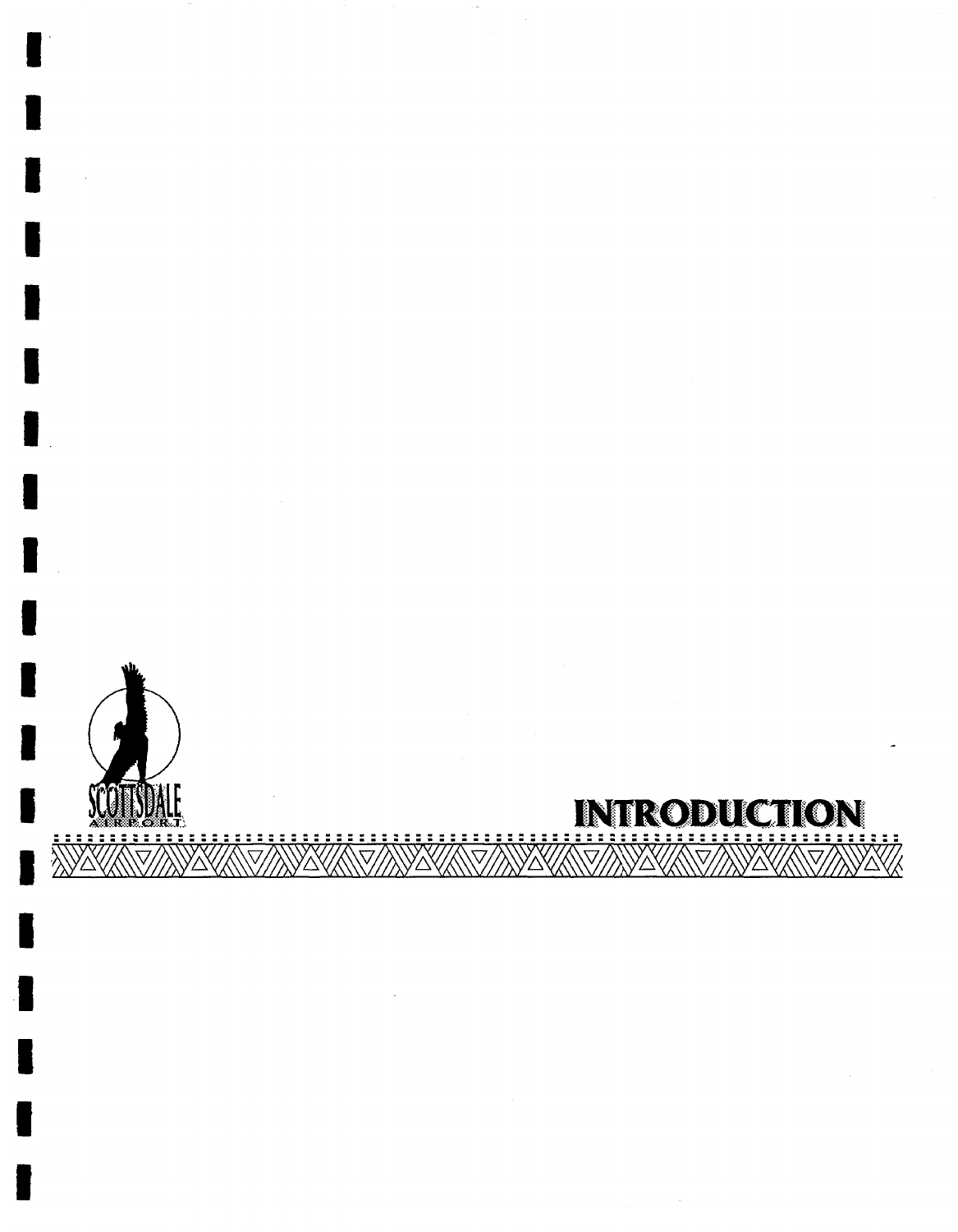## **INTRODUCTION**





The Scottsdale Airport Master Plan is being financed as a cooperative effort between the Federal Aviation Administration (FAA), the Arizona Department of Transportation, Aeronautics Division (ADOT), and the City of Scottsdale. The master plan is a comprehensive analysis of airport needs and alternatives with the purpose of providing direction for the future development of this facility.

The Master Plan for Scottsdale Airport must address the specific needs of the airport, evaluate its role within the regional aviation system and recommend future development projects. The City of Scottsdale recognizes the importance of aviation in long-term planning and the associated challenges inherent in providing for future aviation needs. With a sound and realistic Master Plan, Scottsdale Airport will continue its role as both an economic asset and a source

of pride to the residents of the City of Scottsdale and the Phoenix metropolitan area.

## **AVIATION CLASSIFICATIONS**

The FAA currently defines three broad categories of aviation activity: general aviation, air carrier, and military. Air Carriers are those airlines which provide scheduled carriage of passengers or freight under restricted permits issued by the FAA. Air Carriers may be divided into two major groupings.

**• Certificated Route Air Carriers -**  An air carrier engaged in interstate or overseas transportation under a Certificate of Public Convenience and Necessity issued by the DOT. Certain non-scheduled or charter operations may also be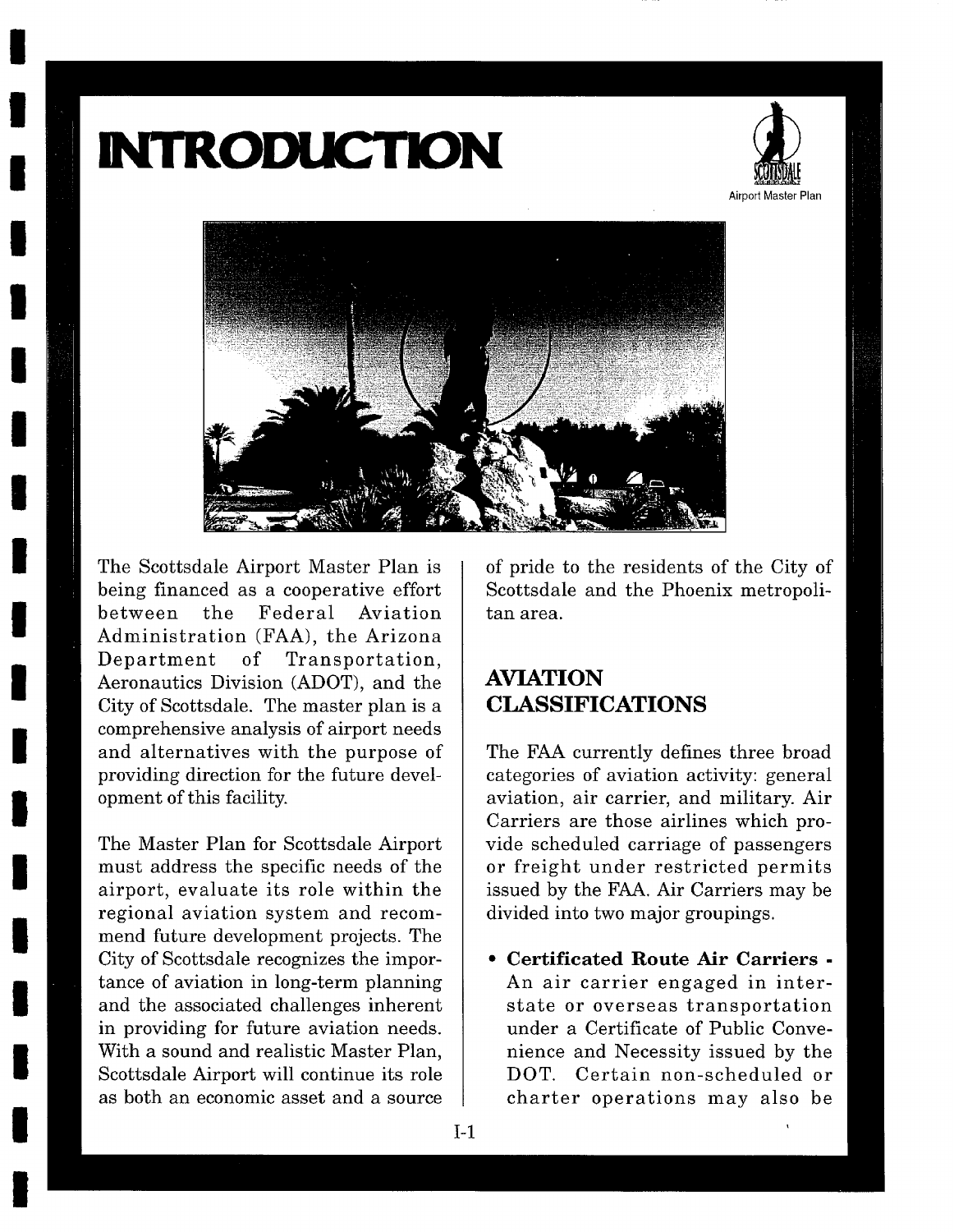conducted by these carriers, all passenger carriers, and combination carriers operating under Federal Aviation Regulation (FAR) Part 121 certificates.

Air Taxi **or Commercial** Operators - Operators of airplanes with maximum seating (excluding pilot) of 30 passengers or a maximum payload capacity of more than 7,500 pounds. They operate under FAR Part 135 certificates.

General aviation includes every type of civil flying other than certificated air carriers'and military. General aviation flying or usage falls into four major categories:

- **Business** The use of an aircraft for executive or business transportation. This category consists of aircraft used by an organization and operated by professional pilots to transport its employees and property (not for compensation or hire), and aircraft used by an individual for transportation required for his or her business.
- **Commercial**  The use of an aircraft for commercial purposes (other than the commuter and air carrier), including: air taxi, aerial application, special industrial usage, aerial surveys, advertising, aerial photography, and emergency medical transportation.
- **Instructional**  The use of an aircraft for flight training under the supervision of an instructor.

• Personal - The use of an aircraft for a variety of personal reasons.

**I** 

**I** 

**I** 

**I** 

**I** 

**I** 

**i** 

**I** 

**I** 

**I** 

**I** 

**I** 

**i** 

**i** 

**!** 

**I** 

**I** 

**i** 

General aviation is the largest and the most significant element of the national air transportation system. According to the National Plan of Integrated Airport Systems (NPIAS) 1990-1999, general aviation aircraft constitute 98 percent of all aircraft in use today. Certificated airlines serve fewer than 700 airports in the country, while there are over 16,000 general aviation airports in the country. General aviation provides the time saving link for corporate travel that has made the shift to smaller communities feasible and extremely attractive.

## **STUDY OBJECTIVES**

Because the airport belongs to the public and is intended to serve the entire region, a comprehensive analysis of the airport and the surrounding area will be made. To accomplish the objectives of this study, the Master Plan will supply the following analyses.

- Inventory of Existing Conditions - Assemble and organize relevant information and data on Scottsdale Airport and the surrounding area.
- Aviation Forecast Develop detailed projections of future air traffic, by quantity and type.
- Facility Requirements Identify the facility requirements needed to meet projected demands for the airport for existing, short, intermediate, and long term time frames.